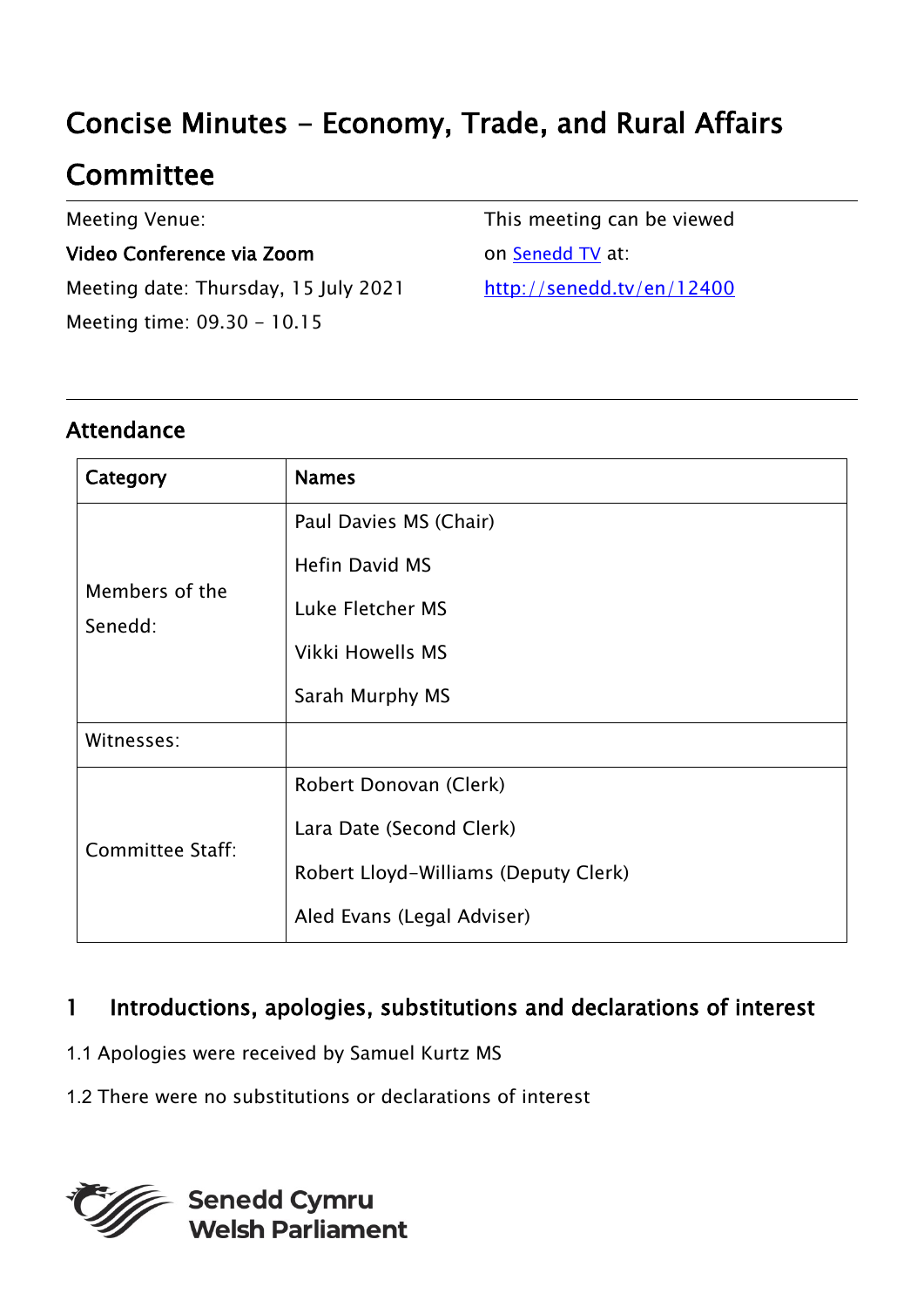## 2 Committee Remit

2.1 The Committee agreed the Remit

### 3 Paper(s) to note

- 3.1 Chairs' Forum Legacy Report
- 3.1.1 The report was noted by the Committee

#### 3.2 Economy, Infrastructure and Skills Committee Legacy Report

- 3.2.1 The report was noted by the Committee
- 3.3 Climate Change, Environment and Rural Affairs Committee Fifth Senedd Legacy report
- 3.3.1 The report was noted by the Committee
- 3.4 External Affairs and Additional Legislation Committee Fifth Senedd Legacy report
- 3.4.1 The report was noted by the Committee
- 3.5 Welsh Government response to the Economy, Infrastructure and Skills Committee Long-term recovery from COVID-19
- 3.5.1 The response was noted by the Committee

#### 3.6 Remote Working: Implications for Wales - Welsh Government response

3.6.1 The response was noted by the Committee